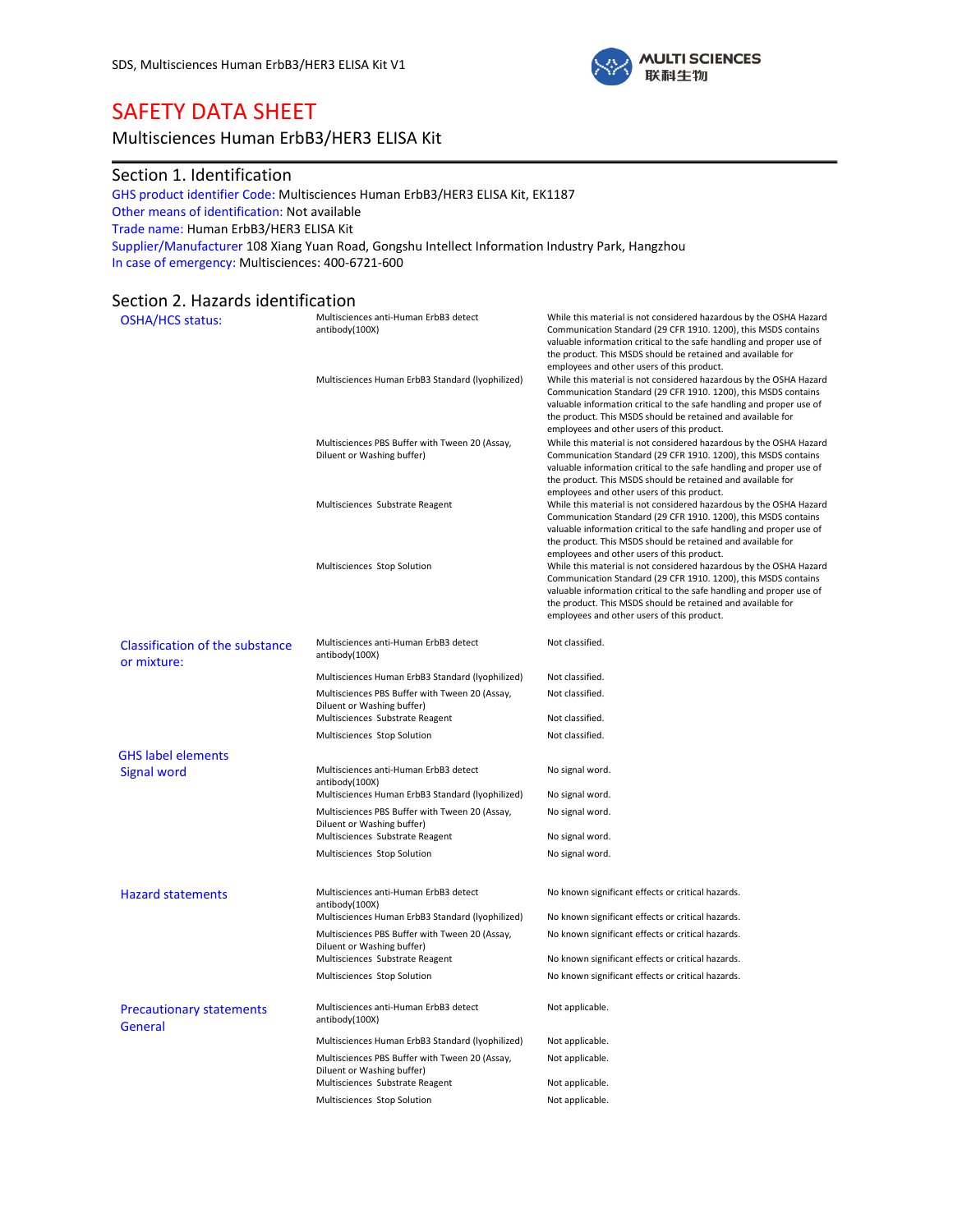

| Prevention                  | Multisciences anti-Human ErbB3 detect<br>antibody(100X)                      | Not applicable. |
|-----------------------------|------------------------------------------------------------------------------|-----------------|
|                             | Multisciences Human ErbB3 Standard (lyophilized)                             | Not applicable. |
|                             | Multisciences PBS Buffer with Tween 20 (Assay,<br>Diluent or Washing buffer) | Not applicable. |
|                             | Multisciences Substrate Reagent                                              | Not applicable. |
|                             | Multisciences Stop Solution                                                  | Not applicable. |
| <b>Response</b>             | Multisciences anti-Human ErbB3 detect<br>antibody(100X)                      | Not applicable. |
|                             | Multisciences Human ErbB3 Standard (lyophilized)                             | Not applicable. |
|                             | Multisciences PBS Buffer with Tween 20 (Assay,<br>Diluent or Washing buffer) | Not applicable. |
|                             | Multisciences Substrate Reagent                                              | Not applicable. |
|                             | Multisciences Stop Solution                                                  | Not applicable. |
| <b>Storage</b>              | Multisciences anti-Human ErbB3 detect<br>antibody(100X)                      | Not applicable. |
|                             | Multisciences Human ErbB3 Standard (lyophilized)                             | Not applicable. |
|                             | Multisciences PBS Buffer with Tween 20 (Assay,<br>Diluent or Washing buffer) | Not applicable. |
|                             | Multisciences Substrate Reagent                                              | Not applicable. |
|                             | Multisciences Stop Solution                                                  | Not applicable. |
| <b>Disposal</b>             | Multisciences anti-Human ErbB3 detect<br>antibody(100X)                      | Not applicable. |
|                             | Multisciences Human ErbB3 Standard (lyophilized)                             | Not applicable. |
|                             | Multisciences PBS Buffer with Tween 20 (Assay,<br>Diluent or Washing buffer) | Not applicable. |
|                             | Multisciences Substrate Reagent                                              | Not applicable. |
|                             | Multisciences Stop Solution                                                  | Not applicable. |
| Supplemental label elements | Multisciences anti-Human ErbB3 detect<br>antibody(100X)                      | None known.     |
|                             | Multisciences Human ErbB3 Standard (Iyophilized)                             | None known.     |
|                             | Multisciences PBS Buffer with Tween 20 (Assay,<br>Diluent or Washing buffer) | None known.     |
|                             | Multisciences Substrate Reagent                                              | None known.     |
|                             | Multisciences Stop Solution                                                  | None known.     |
| Hazards not otherwise       | Multisciences anti-Human ErbB3 detect                                        | None known.     |
| classified                  | antibody(100X)                                                               |                 |
|                             | Multisciences Human ErbB3 Standard (lyophilized)                             | None known.     |
|                             | Multisciences PBS Buffer with Tween 20 (Assay,<br>Diluent or Washing buffer) | None known.     |
|                             | Multisciences Substrate Reagent                                              | None known.     |
|                             | Multisciences Stop Solution                                                  | None known.     |

# Section 3. Composition/information on ingredients

### Substance/mixture: Mixture

| Ingredient name                    |          | <b>CAS</b> number |
|------------------------------------|----------|-------------------|
| Multisciences Human ErbB3 Standard | 99.9-100 | -                 |

Any concentration shown as a range is to protect confidentiality or is due to batch variation. There are no additional ingredients present which, within the current knowledge of the supplier and in the concentrations applicable, are classified as hazardous to health or the environment and hence require reporting in this section. Occupational exposure limits, if available, are listed in Section 8.

### Section 4. First aid measures

### Description of necessary first aid measures

Eye contact Multisciences anti-Human ErbB3 detect antibody(100X)

Immediately flush eyes with plenty of water, occasionally lifting the upper and lower eyelids. Check for and remove any contact lenses. Get medical attention if irritation occurs.

Multisciences Human ErbB3 Standard (lyophilized) Immediately flush eyes with plenty of water, occasionally lifting the upper and lower eyelids. Check for and remove any contact lenses. Get medical attention if irritation occurs.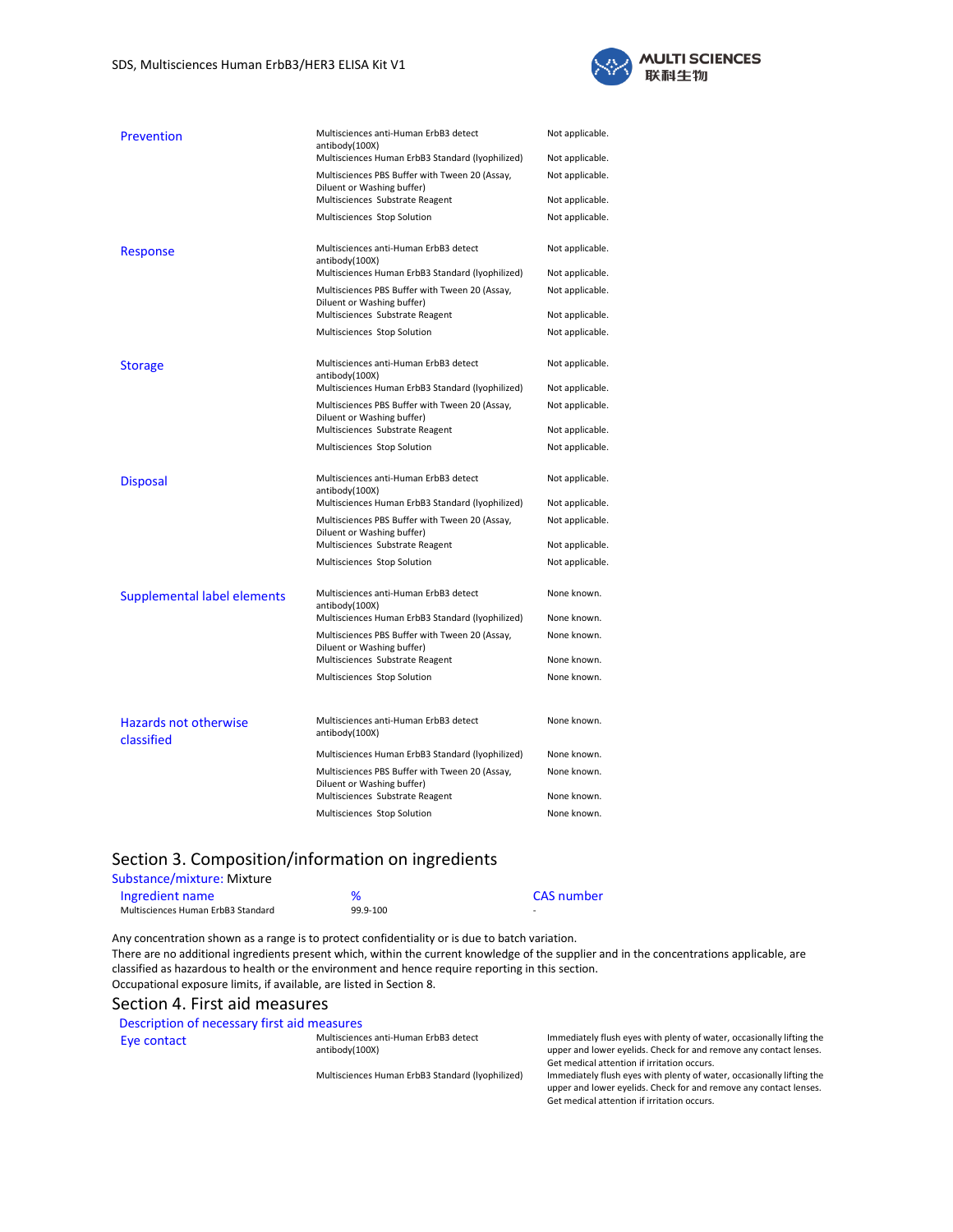

|                     | Multisciences PBS Buffer with Tween 20 (Assay,<br>Diluent or Washing buffer)                                | Immediately flush eyes with plenty of water, occasionally lifting the<br>upper and lower eyelids. Check for and remove any contact lenses.                                                                                                                                                                                                                                                                                                                                                      |
|---------------------|-------------------------------------------------------------------------------------------------------------|-------------------------------------------------------------------------------------------------------------------------------------------------------------------------------------------------------------------------------------------------------------------------------------------------------------------------------------------------------------------------------------------------------------------------------------------------------------------------------------------------|
|                     | Multisciences Substrate Reagent                                                                             | Get medical attention if irritation occurs.<br>Immediately flush eyes with plenty of water, occasionally lifting the<br>upper and lower eyelids. Check for and remove any contact lenses.                                                                                                                                                                                                                                                                                                       |
|                     | Multisciences Stop Solution                                                                                 | Get medical attention if irritation occurs.<br>Immediately flush eyes with plenty of water, occasionally lifting the<br>upper and lower eyelids. Check for and remove any contact lenses.<br>Get medical attention if irritation occurs.                                                                                                                                                                                                                                                        |
| <b>Inhalation</b>   | Multisciences anti-Human ErbB3 detect<br>antibody(100X)<br>Multisciences Human ErbB3 Standard (lyophilized) | Remove victim to fresh air and keep at rest in a position comfortable<br>for breathing. Get medical attention if symptoms occur.<br>Remove victim to fresh air and keep at rest in a position comfortable<br>for breathing. Get medical attention if symptoms occur.                                                                                                                                                                                                                            |
|                     | Multisciences PBS Buffer with Tween 20 (Assay,<br>Diluent or Washing buffer)                                | Remove victim to fresh air and keep at rest in a position comfortable<br>for breathing. Get medical attention if symptoms occur.                                                                                                                                                                                                                                                                                                                                                                |
|                     | Multisciences Substrate Reagent<br>Multisciences Stop Solution                                              | Remove victim to fresh air and keep at rest in a position comfortable<br>for breathing. Get medical attention if symptoms occur.<br>Remove victim to fresh air and keep at rest in a position comfortable<br>for breathing. Get medical attention if symptoms occur.                                                                                                                                                                                                                            |
| <b>Skin contact</b> | Multisciences anti-Human ErbB3 detect<br>antibody(100X)                                                     | Flush contaminated skin with plenty of water. Remove contaminated<br>clothing and shoes. Get medical attention if symptoms occur.                                                                                                                                                                                                                                                                                                                                                               |
|                     | Multisciences Human ErbB3 Standard (Iyophilized)<br>Multisciences PBS Buffer with Tween 20 (Assay,          | Flush contaminated skin with plenty of water. Remove contaminated<br>clothing and shoes. Get medical attention if symptoms occur.<br>Flush contaminated skin with plenty of water. Remove contaminated                                                                                                                                                                                                                                                                                          |
|                     | Diluent or Washing buffer)<br>Multisciences Substrate Reagent                                               | clothing and shoes. Get medical attention if symptoms occur.<br>Flush contaminated skin with plenty of water. Remove contaminated<br>clothing and shoes. Get medical attention if symptoms occur.                                                                                                                                                                                                                                                                                               |
|                     | Multisciences Stop Solution                                                                                 | Flush contaminated skin with plenty of water. Remove contaminated<br>clothing and shoes. Get medical attention if symptoms occur.                                                                                                                                                                                                                                                                                                                                                               |
| Ingestion           | Multisciences anti-Human ErbB3 detect<br>antibody(100X)                                                     | Wash out mouth with water. Remove victim to fresh air and keep at<br>rest in a position comfortable for breathing. If material has been<br>swallowed and the exposed person is conscious, give small quantities<br>of water to drink. Do not induce vomiting unless directed to do so by                                                                                                                                                                                                        |
|                     | Multisciences Human ErbB3 Standard (lyophilized)                                                            | medical personnel. Get medical attention if symptoms occur.<br>Wash out mouth with water. Remove victim to fresh air and keep at<br>rest in a position comfortable for breathing. If material has been<br>swallowed and the exposed person is conscious, give small quantities<br>of water to drink. Do not induce vomiting unless directed to do so by                                                                                                                                         |
|                     | Multisciences PBS Buffer with Tween 20 (Assay,<br>Diluent or Washing buffer)                                | medical personnel. Get medical attention if symptoms occur.<br>Wash out mouth with water. Remove victim to fresh air and keep at<br>rest in a position comfortable for breathing. If material has been<br>swallowed and the exposed person is conscious, give small quantities<br>of water to drink. Do not induce vomiting unless directed to do so by                                                                                                                                         |
|                     | Multisciences Substrate Reagent                                                                             | medical personnel. Get medical attention if symptoms occur.<br>Wash out mouth with water. Remove victim to fresh air and keep at<br>rest in a position comfortable for breathing. If material has been<br>swallowed and the exposed person is conscious, give small quantities                                                                                                                                                                                                                  |
|                     | Multisciences Stop Solution                                                                                 | of water to drink. Do not induce vomiting unless directed to do so by<br>medical personnel. Get medical attention if symptoms occur.<br>Wash out mouth with water. Remove victim to fresh air and keep at<br>rest in a position comfortable for breathing. If material has been<br>swallowed and the exposed person is conscious, give small quantities<br>of water to drink. Do not induce vomiting unless directed to do so by<br>medical personnel. Get medical attention if symptoms occur. |
|                     | Most important symptoms/effects, acute and delayed Potential acute health effects                           |                                                                                                                                                                                                                                                                                                                                                                                                                                                                                                 |
| Eye contact         | Multisciences anti-Human ErbB3 detect<br>antibody(100X)                                                     | No known significant effects or critical hazards.                                                                                                                                                                                                                                                                                                                                                                                                                                               |
|                     | Multisciences Human ErbB3 Standard (lyophilized)<br>Multisciences PBS Buffer with Tween 20 (Assay,          | No known significant effects or critical hazards.                                                                                                                                                                                                                                                                                                                                                                                                                                               |
|                     | Diluent or Washing buffer)<br>Multisciences Substrate Reagent                                               | No known significant effects or critical hazards.<br>No known significant effects or critical hazards.                                                                                                                                                                                                                                                                                                                                                                                          |
|                     | Multisciences Stop Solution                                                                                 | No known significant effects or critical hazards.                                                                                                                                                                                                                                                                                                                                                                                                                                               |
| <b>Inhalation</b>   | Multisciences anti-Human ErbB3 detect<br>antibody(100X)                                                     | No known significant effects or critical hazards.                                                                                                                                                                                                                                                                                                                                                                                                                                               |
|                     | Multisciences Human ErbB3 Standard (lyophilized)                                                            | No known significant effects or critical hazards.                                                                                                                                                                                                                                                                                                                                                                                                                                               |
|                     | Multisciences PBS Buffer with Tween 20 (Assay,<br>Diluent or Washing buffer)                                | No known significant effects or critical hazards.                                                                                                                                                                                                                                                                                                                                                                                                                                               |
|                     | Multisciences Substrate Reagent                                                                             | No known significant effects or critical hazards.                                                                                                                                                                                                                                                                                                                                                                                                                                               |
|                     | Multisciences Stop Solution                                                                                 | No known significant effects or critical hazards.                                                                                                                                                                                                                                                                                                                                                                                                                                               |
| <b>Skin contact</b> | Multisciences anti-Human ErbB3 detect<br>antibody(100X)                                                     | No known significant effects or critical hazards.                                                                                                                                                                                                                                                                                                                                                                                                                                               |
|                     | Multisciences Human ErbB3 Standard (lyophilized)                                                            | No known significant effects or critical hazards.                                                                                                                                                                                                                                                                                                                                                                                                                                               |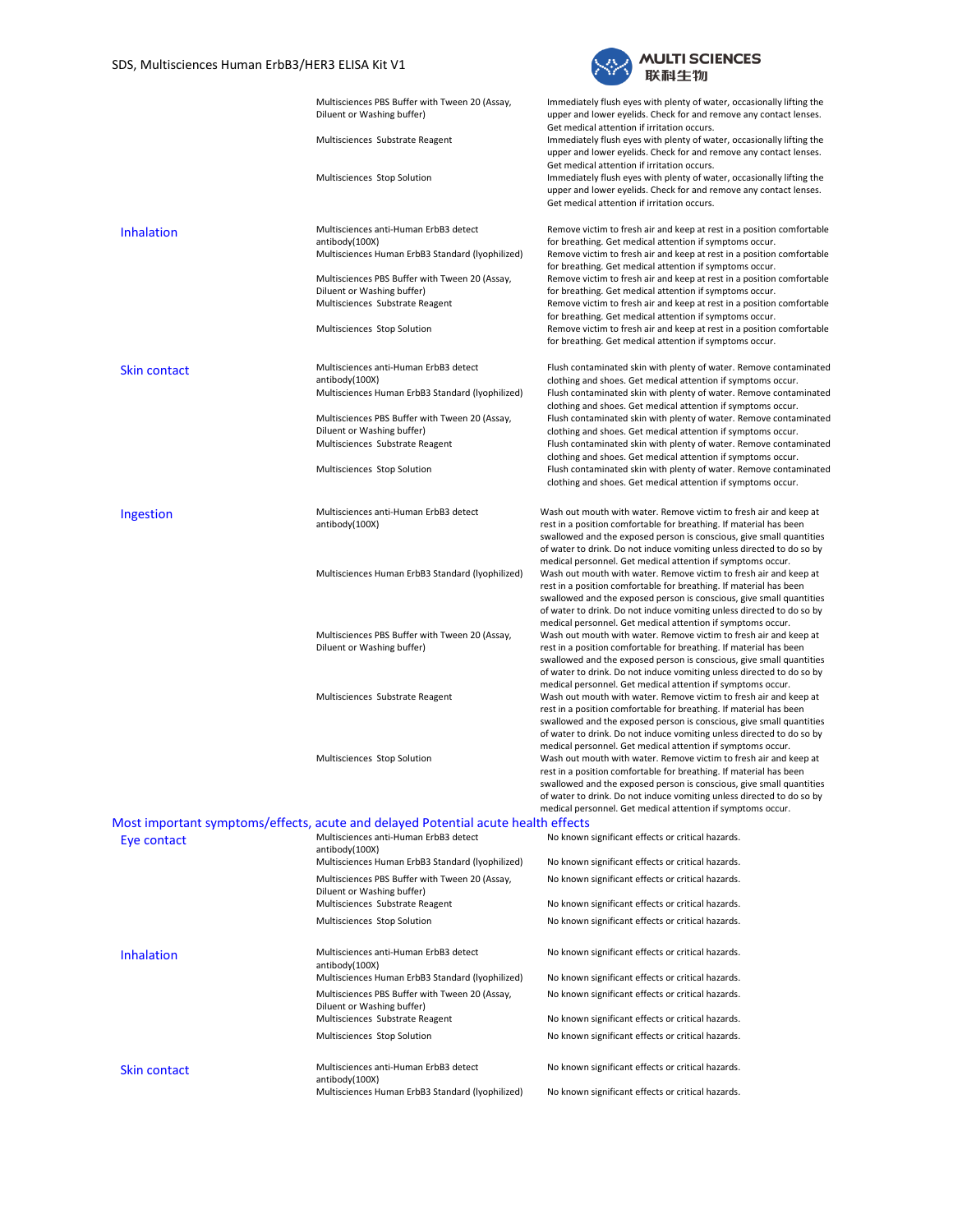

|                              | Multisciences PBS Buffer with Tween 20 (Assay,<br>Diluent or Washing buffer)                                        | No known significant effects or critical hazards.                                                      |
|------------------------------|---------------------------------------------------------------------------------------------------------------------|--------------------------------------------------------------------------------------------------------|
|                              | Multisciences Substrate Reagent                                                                                     | No known significant effects or critical hazards.                                                      |
|                              | Multisciences Stop Solution                                                                                         | No known significant effects or critical hazards.                                                      |
| Ingestion                    | Multisciences anti-Human ErbB3 detect<br>antibody(100X)                                                             | No known significant effects or critical hazards.                                                      |
|                              | Multisciences Human ErbB3 Standard (Iyophilized)                                                                    | No known significant effects or critical hazards.                                                      |
|                              | Multisciences PBS Buffer with Tween 20 (Assay,<br>Diluent or Washing buffer)<br>Multisciences Substrate Reagent     | No known significant effects or critical hazards.<br>No known significant effects or critical hazards. |
|                              |                                                                                                                     |                                                                                                        |
|                              | Multisciences Stop Solution                                                                                         | No known significant effects or critical hazards.                                                      |
| Over-exposure signs/symptoms |                                                                                                                     |                                                                                                        |
| Eye contact                  | Multisciences anti-Human ErbB3 detect<br>antibody(100X)                                                             | No specific data.                                                                                      |
|                              | Multisciences Human ErbB3 Standard (lyophilized)                                                                    | No specific data.                                                                                      |
|                              | Multisciences PBS Buffer with Tween 20 (Assay,<br>Diluent or Washing buffer)                                        | No specific data.<br>No specific data.                                                                 |
|                              | Multisciences Substrate Reagent                                                                                     |                                                                                                        |
|                              | Multisciences Stop Solution                                                                                         | No specific data.                                                                                      |
| <b>Inhalation</b>            | Multisciences anti-Human ErbB3 detect<br>antibody(100X)                                                             | No specific data.                                                                                      |
|                              | Multisciences Human ErbB3 Standard (Iyophilized)                                                                    | No specific data.                                                                                      |
|                              | Multisciences PBS Buffer with Tween 20 (Assay,<br>Diluent or Washing buffer)                                        | No specific data.                                                                                      |
|                              | Multisciences Substrate Reagent                                                                                     | No specific data.                                                                                      |
|                              | Multisciences Stop Solution                                                                                         | No specific data.                                                                                      |
| Skin contact                 | Multisciences anti-Human ErbB3 detect<br>antibody(100X)                                                             | No specific data.                                                                                      |
|                              | Multisciences Human ErbB3 Standard (Iyophilized)                                                                    | No specific data.                                                                                      |
|                              | Multisciences PBS Buffer with Tween 20 (Assay,<br>Diluent or Washing buffer)                                        | No specific data.                                                                                      |
|                              | Multisciences Substrate Reagent                                                                                     | No specific data.                                                                                      |
|                              | Multisciences Stop Solution                                                                                         | No specific data.                                                                                      |
| Ingestion                    | Multisciences anti-Human ErbB3 detect<br>antibody(100X)                                                             | No specific data.                                                                                      |
|                              | Multisciences Human ErbB3 Standard (lyophilized)                                                                    | No specific data.                                                                                      |
|                              | Multisciences PBS Buffer with Tween 20 (Assay,<br>Diluent or Washing buffer)                                        | No specific data.                                                                                      |
|                              | Multisciences Substrate Reagent                                                                                     | No specific data.                                                                                      |
|                              | Multisciences Stop Solution                                                                                         | No specific data.                                                                                      |
|                              | disation of inno objets medical ettertion and special treatment needed. if necessary, see to visolegical informatio |                                                                                                        |

Indication of immediate medical attention and special treatment needed, if necessary, see toxicological information (Section 11)

| Notes to physician                | Treat symptomatically. Contact poison treatment specialist immediately if large quantities have been ingested or inhaled. |
|-----------------------------------|---------------------------------------------------------------------------------------------------------------------------|
| <b>Specific treatments</b>        | No specific treatment                                                                                                     |
| <b>Protection of first-aiders</b> | No action shall be taken involving any personal risk or without suitable training.                                        |

# Section 5. Fire-fighting measures

| Extinguishing media            |                                                                              |                                                                                                                                |
|--------------------------------|------------------------------------------------------------------------------|--------------------------------------------------------------------------------------------------------------------------------|
| Suitable extinguishing media   | Multisciences anti-Human ErbB3 detect<br>antibody(100X)                      | Use an extinguishing agent suitable for the surrounding fire.<br>Use an extinguishing agent suitable for the surrounding fire. |
|                                | Multisciences Human ErbB3 Standard (Iyophilized)                             |                                                                                                                                |
|                                | Multisciences PBS Buffer with Tween 20 (Assay,<br>Diluent or Washing buffer) | Use an extinguishing agent suitable for the surrounding fire.                                                                  |
|                                | Multisciences Substrate Reagent                                              | Use an extinguishing agent suitable for the surrounding fire.                                                                  |
|                                | Multisciences Stop Solution                                                  | Use an extinguishing agent suitable for the surrounding fire.                                                                  |
| Unsuitable extinguishing media | Multisciences anti-Human ErbB3 detect<br>antibody(100X)                      | None known.                                                                                                                    |
|                                | Multisciences Human ErbB3 Standard (Iyophilized)                             | None known.                                                                                                                    |
|                                | Multisciences PBS Buffer with Tween 20 (Assay,<br>Diluent or Washing buffer) | None known.                                                                                                                    |
|                                | Multisciences Substrate Reagent                                              | None known.                                                                                                                    |
|                                | Multisciences Stop Solution                                                  | None known.                                                                                                                    |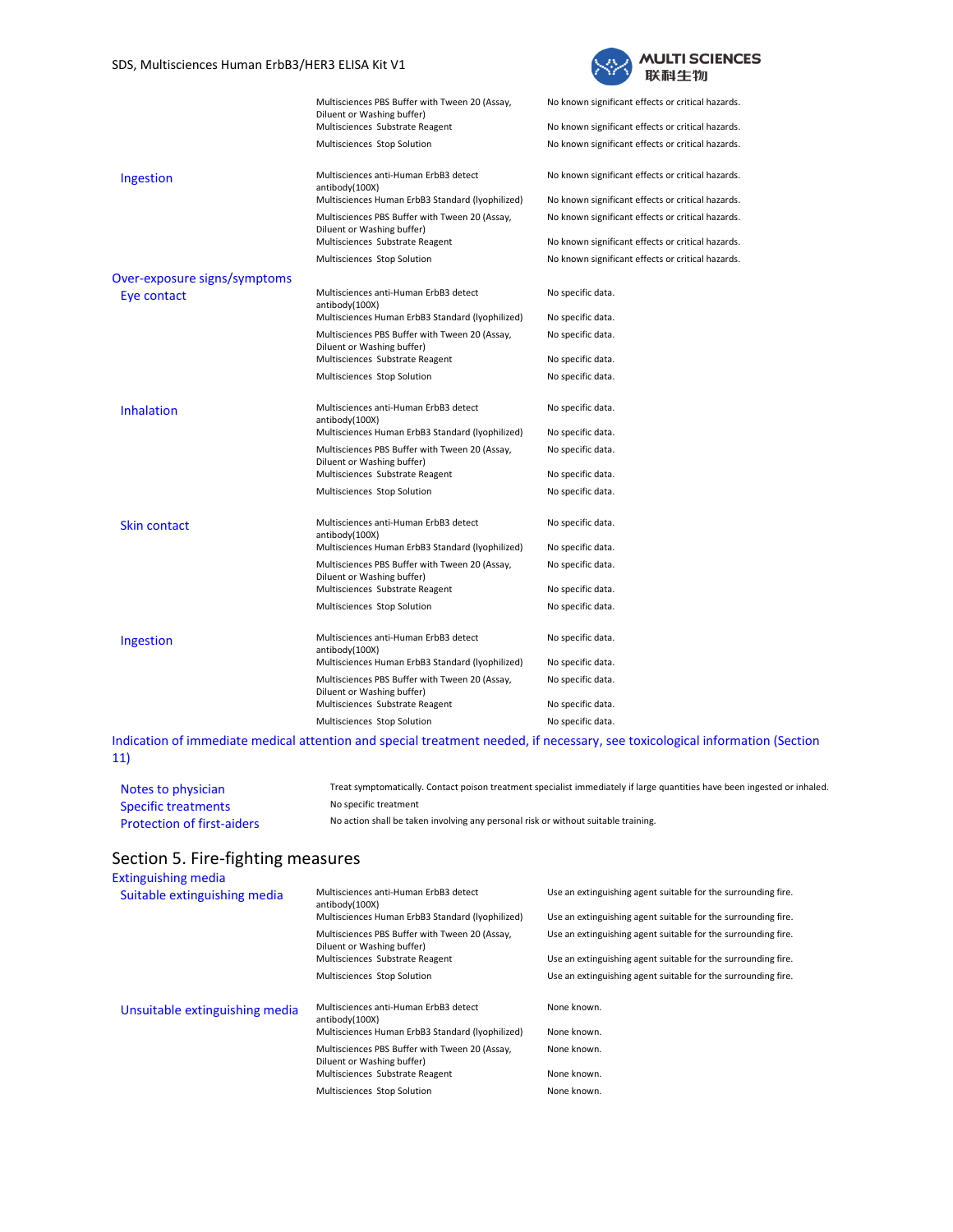#### SDS, Multisciences Human ErbB3/HER3 ELISA Kit V1



| Specific hazards arising from<br>the chemical      | Multisciences anti-Human ErbB3 detect<br>antibody(100X)                      | In a fire or if heated, a pressure increase will occur and the container<br>may burst.                                                                                                                                                               |
|----------------------------------------------------|------------------------------------------------------------------------------|------------------------------------------------------------------------------------------------------------------------------------------------------------------------------------------------------------------------------------------------------|
|                                                    | Multisciences Human ErbB3 Standard (lyophilized)                             | In a fire or if heated, a pressure increase will occur and the container<br>may burst.                                                                                                                                                               |
|                                                    | Multisciences PBS Buffer with Tween 20 (Assay,<br>Diluent or Washing buffer) | In a fire or if heated, a pressure increase will occur and the container<br>may burst.                                                                                                                                                               |
|                                                    | Multisciences Substrate Reagent                                              | In a fire or if heated, a pressure increase will occur and the container<br>may burst.                                                                                                                                                               |
|                                                    | Multisciences Stop Solution                                                  | In a fire or if heated, a pressure increase will occur and the container<br>may burst.                                                                                                                                                               |
| <b>Hazardous thermal</b><br>decomposition products | Multisciences anti-Human ErbB3 detect<br>antibody(100X)                      | No specific data.                                                                                                                                                                                                                                    |
|                                                    | Multisciences Human ErbB3 Standard (Iyophilized)                             | No specific data.                                                                                                                                                                                                                                    |
|                                                    | Multisciences PBS Buffer with Tween 20 (Assay,<br>Diluent or Washing buffer) | No specific data.                                                                                                                                                                                                                                    |
|                                                    | Multisciences Substrate Reagent                                              | No specific data.                                                                                                                                                                                                                                    |
|                                                    | Multisciences Stop Solution                                                  | No specific data.                                                                                                                                                                                                                                    |
| Special protective actions for<br>fire-fighters    | Multisciences anti-Human ErbB3 detect<br>antibody(100X)                      | Promptly isolate the scene by removing all persons from the vicinity<br>of the incident if there is a fire. No action shall be taken involving<br>any personal risk or without suitable training.                                                    |
|                                                    | Multisciences Human ErbB3 Standard (Iyophilized)                             | Promptly isolate the scene by removing all persons from the vicinity<br>of the incident if there is a fire. No action shall be taken involving                                                                                                       |
|                                                    | Multisciences PBS Buffer with Tween 20 (Assay,<br>Diluent or Washing buffer) | any personal risk or without suitable training.<br>Promptly isolate the scene by removing all persons from the vicinity<br>of the incident if there is a fire. No action shall be taken involving<br>any personal risk or without suitable training. |
|                                                    | Multisciences Substrate Reagent                                              | Promptly isolate the scene by removing all persons from the vicinity<br>of the incident if there is a fire. No action shall be taken involving                                                                                                       |
|                                                    | Multisciences Stop Solution                                                  | any personal risk or without suitable training.<br>Promptly isolate the scene by removing all persons from the vicinity<br>of the incident if there is a fire. No action shall be taken involving<br>any personal risk or without suitable training. |
| Special protective equipment for<br>fire-fighters  | Multisciences anti-Human ErbB3 detect<br>antibody(100X)                      | Fire-fighters should wear appropriate protective equipment and self-<br>contained breathing apparatus (SCBA) with a full face-piece<br>operated in positive pressure mode.                                                                           |
|                                                    | Multisciences Human ErbB3 Standard<br>(lyophilized)                          | Fire-fighters should wear appropriate protective equipment and self-<br>contained breathing apparatus (SCBA) with a full face-piece<br>operated in positive pressure mode.                                                                           |
|                                                    | Multisciences PBS Buffer with Tween 20<br>(Assay, Diluent or Washing buffer) | Fire-fighters should wear appropriate protective equipment and self-<br>contained breathing apparatus (SCBA) with a full face-piece                                                                                                                  |
|                                                    | Multisciences Substrate Reagent                                              | operated in positive pressure mode.<br>Fire-fighters should wear appropriate protective equipment and self-<br>contained breathing apparatus (SCBA) with a full face-piece                                                                           |
|                                                    | Multisciences Stop Solution                                                  | operated in positive pressure mode.<br>Fire-fighters should wear appropriate protective equipment and self-<br>contained breathing apparatus (SCBA) with a full face-piece<br>operated in positive pressure mode.                                    |
| Section 6. Accidental release measures             |                                                                              |                                                                                                                                                                                                                                                      |
|                                                    | Personal precautions, protective equipment and emergency procedures          |                                                                                                                                                                                                                                                      |

For non-emergency personnel No action shall be taken involving any personal risk or without suitable training. Evacuate surrounding areas. Keep unnecessary and unprotected personnel from entering. Do not touch or walk through spilled material. Put on appropriate personal protective equipment. For emergency responders<br>and unsuitable materials. See also the information in "For non-emergency personnel". Environmental precautions Avoid dispersal of spilled material and runoff and contact with soil, waterways, drains and sewers. Inform the relevant authorities if the product has caused environmental pollution (sewers, waterways, soil or air).

# Methods and materials for containment and cleaning up

| <u>Victilius and materials for containment and cleaning up</u> |                                                                                                                                                                                                                                                                                                                                                                                                                                                                                                                                                                                    |
|----------------------------------------------------------------|------------------------------------------------------------------------------------------------------------------------------------------------------------------------------------------------------------------------------------------------------------------------------------------------------------------------------------------------------------------------------------------------------------------------------------------------------------------------------------------------------------------------------------------------------------------------------------|
| <b>Small spill</b>                                             | Stop leak if without risk. Move containers from spill area. Dilute with water and mop up if water-soluble.<br>Alternatively, or if water-insoluble, absorb with an inert dry material and place in an appropriate waste disposal<br>container. Dispose of via a licensed waste disposal contractor.                                                                                                                                                                                                                                                                                |
| Large spill                                                    | Stop leak if without risk. Move containers from spill area. Prevent entry into sewers, water courses, basements or<br>confined areas. Wash spillages into an effluent treatment plant or proceed as follows. Contain and collect<br>spillage with non-combustible, absorbent material e.g. sand, earth, vermiculite or diatomaceous earth and place<br>in container for disposal according to local regulations (see Section 13). Dispose of via a licensed waste disposal<br>contractor. Note: see Section 1 for emergency contact information and Section 13 for waste disposal. |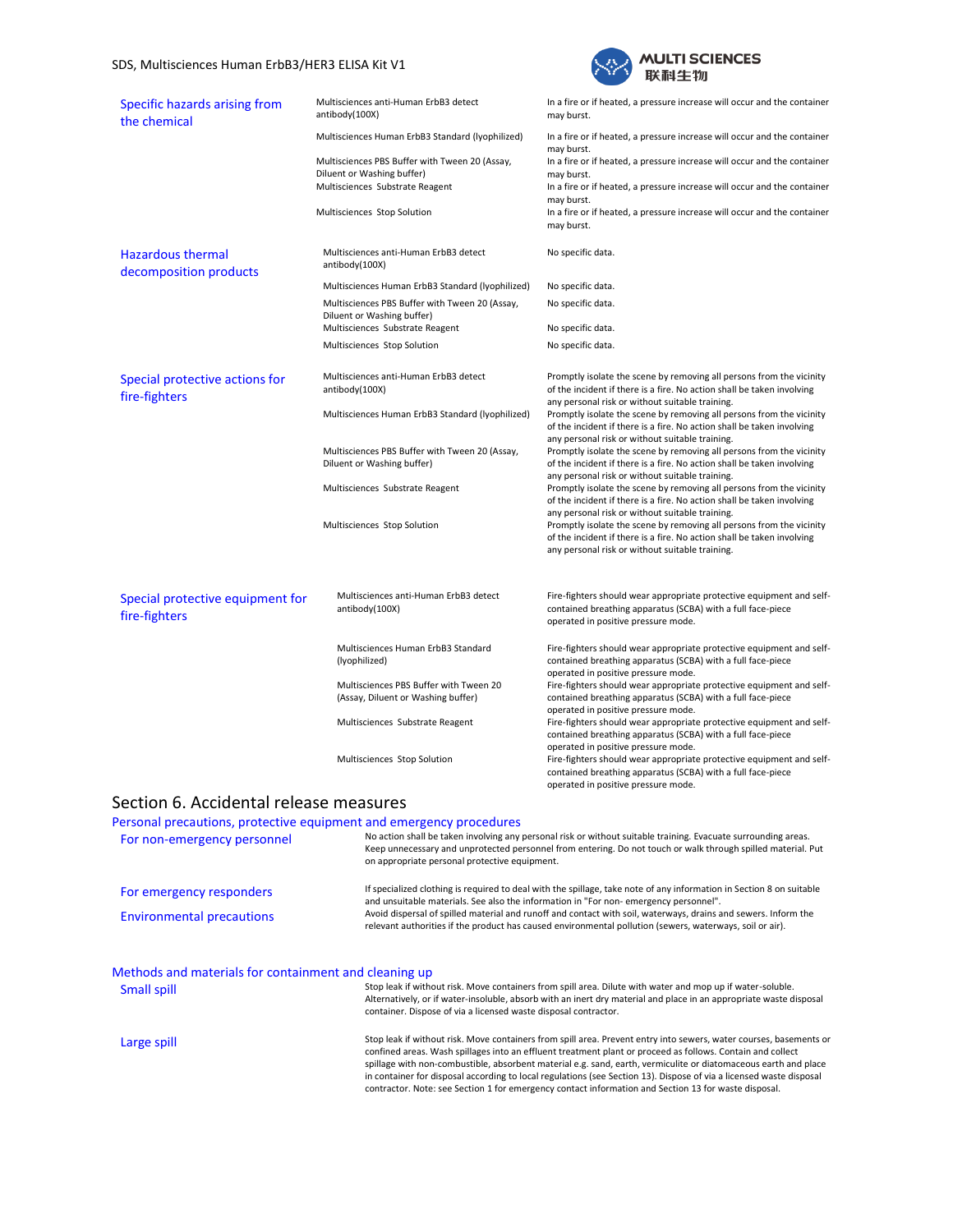

# Section 7. Handling and storage<br>Precautions for safe handling

| <b>Precautions for safe handling</b>                                  |                                                                                                                                                                                                       |                                                                                                                                                                                                                                                                                                                                                                                                                                                                                                                                                                                                                                                                                                      |
|-----------------------------------------------------------------------|-------------------------------------------------------------------------------------------------------------------------------------------------------------------------------------------------------|------------------------------------------------------------------------------------------------------------------------------------------------------------------------------------------------------------------------------------------------------------------------------------------------------------------------------------------------------------------------------------------------------------------------------------------------------------------------------------------------------------------------------------------------------------------------------------------------------------------------------------------------------------------------------------------------------|
| <b>Protective measures</b>                                            | Multisciences anti-Human ErbB3 detect<br>antibody(100X)                                                                                                                                               | Put on appropriate personal protective equipment (see Section<br>8). Put on appropriate personal protective equipment (see Section 8).                                                                                                                                                                                                                                                                                                                                                                                                                                                                                                                                                               |
|                                                                       | Multisciences Human ErbB3 Standard<br>(lyophilized)<br>Multisciences PBS Buffer with Tween 20<br>(Assay, Diluent or Washing buffer)<br>Multisciences Substrate Reagent<br>Multisciences Stop Solution | Put on appropriate personal protective equipment (see Section<br>8). Put on appropriate personal protective equipment (see Section 8).<br>Put on appropriate personal protective equipment (see Section<br>8). Put on appropriate personal protective equipment (see Section 8).<br>Put on appropriate personal protective equipment (see Section<br>8). Put on appropriate personal protective equipment (see Section 8).<br>Put on appropriate personal protective equipment (see Section<br>8). Put on appropriate personal protective equipment (see Section 8).                                                                                                                                 |
| Advice on general occupational<br>hygiene                             | Multisciences anti-Human ErbB3 detect<br>antibody(100X)                                                                                                                                               | Eating, drinking and smoking should be prohibited in areas where this<br>material is handled, stored and processed. Workers should wash hands<br>and face before eating, drinking and smoking. Remove contaminated<br>clothing and protective equipment before entering eating areas. See                                                                                                                                                                                                                                                                                                                                                                                                            |
|                                                                       | Multisciences Human ErbB3 Standard<br>(lyophilized)                                                                                                                                                   | also Section 8 for additional information on hygiene measures.<br>Eating, drinking and smoking should be prohibited in areas where this<br>material is handled, stored and processed. Workers should wash hands<br>and face before eating, drinking and smoking. Remove contaminated<br>clothing and protective equipment before entering eating areas. See                                                                                                                                                                                                                                                                                                                                          |
|                                                                       | Multisciences PBS Buffer with Tween 20<br>(Assay, Diluent or Washing buffer)                                                                                                                          | also Section 8 for additional information on hygiene measures.<br>Eating, drinking and smoking should be prohibited in areas where this<br>material is handled, stored and processed. Workers should wash hands<br>and face before eating, drinking and smoking. Remove contaminated<br>clothing and protective equipment before entering eating areas. See                                                                                                                                                                                                                                                                                                                                          |
|                                                                       | Multisciences Substrate Reagent                                                                                                                                                                       | also Section 8 for additional information on hygiene measures.<br>Eating, drinking and smoking should be prohibited in areas where this<br>material is handled, stored and processed. Workers should wash hands<br>and face before eating, drinking and smoking. Remove contaminated<br>clothing and protective equipment before entering eating areas. See                                                                                                                                                                                                                                                                                                                                          |
|                                                                       | Multisciences Stop Solution                                                                                                                                                                           | also Section 8 for additional information on hygiene measures.<br>Eating, drinking and smoking should be prohibited in areas where this<br>material is handled, stored and processed. Workers should wash hands<br>and face before eating, drinking and smoking. Remove contaminated<br>clothing and protective equipment before entering eating areas. See<br>also Section 8 for additional information on hygiene measures.                                                                                                                                                                                                                                                                        |
| <b>Conditions for safe storage</b><br>including any incompatibilities | Multisciences anti-Human ErbB3 detect<br>antibody(100X)                                                                                                                                               | Store in accordance with local regulations. Store in original container<br>protected from direct sunlight in a dry, cool and well-ventilated area,<br>away from incompatible materials (see Section 10) and food and<br>drink. Keep container tightly closed and sealed until ready for use.<br>Containers that have been opened must be carefully resealed and<br>kept upright to prevent leakage. Do not store in unlabeled<br>containers. Use appropriate containment to avoid environmental<br>contamination. Store in accordance with local regulations. Store in                                                                                                                               |
|                                                                       | Multisciences Human ErbB3 Standard<br>(lyophilized)                                                                                                                                                   | original container protected from direct sunlight in a dry,<br>Store in accordance with local regulations. Store in original container<br>protected from direct sunlight in a dry, cool and well-ventilated area,<br>away from incompatible materials (see Section 10) and food and<br>drink. Keep container tightly closed and sealed until ready for use.<br>Containers that have been opened must be carefully resealed and<br>kept upright to prevent leakage. Do not store in unlabeled<br>containers. Use appropriate containment to avoid environmental<br>contamination. Store in accordance with local regulations. Store in<br>original container protected from direct sunlight in a dry, |
|                                                                       | Multisciences PBS Buffer with Tween 20<br>(Assay, Diluent or Washing buffer)                                                                                                                          | Store in accordance with local regulations. Store in original container<br>protected from direct sunlight in a dry, cool and well-ventilated area,<br>away from incompatible materials (see Section 10) and food and<br>drink. Keep container tightly closed and sealed until ready for use.<br>Containers that have been opened must be carefully resealed and<br>kept upright to prevent leakage. Do not store in unlabeled<br>containers. Use appropriate containment to avoid environmental<br>contamination. Store in accordance with local regulations. Store in                                                                                                                               |
|                                                                       | Multisciences Substrate Reagent                                                                                                                                                                       | original container protected from direct sunlight in a dry,<br>Store in accordance with local regulations. Store in original container<br>protected from direct sunlight in a dry, cool and well-ventilated area,<br>away from incompatible materials (see Section 10) and food and<br>drink. Keep container tightly closed and sealed until ready for use.<br>Containers that have been opened must be carefully resealed and<br>kept upright to prevent leakage. Do not store in unlabeled<br>containers. Use appropriate containment to avoid environmental<br>contamination. Store in accordance with local regulations. Store in<br>original container protected from direct sunlight in a dry, |
|                                                                       | Multisciences Stop Solution                                                                                                                                                                           | Store in accordance with local regulations. Store in original container<br>protected from direct sunlight in a dry, cool and well-ventilated area,<br>away from incompatible materials (see Section 10) and food and                                                                                                                                                                                                                                                                                                                                                                                                                                                                                 |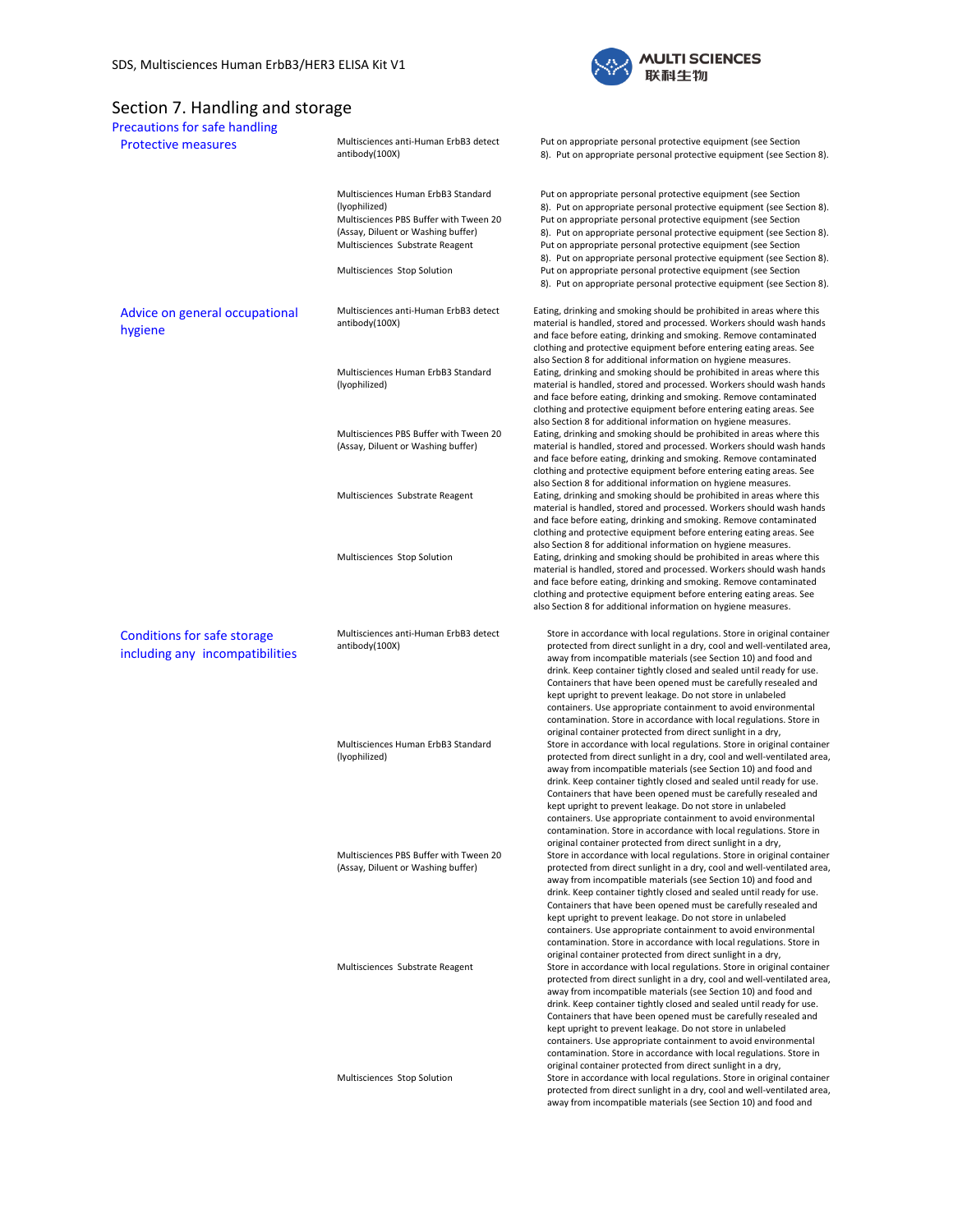

drink. Keep container tightly closed and sealed until ready for use. Containers that have been opened must be carefully resealed and kept upright to prevent leakage. Do not store in unlabeled containers. Use appropriate containment to avoid environmental contamination. Store in accordance with local regulations. Store in original container protected from direct sunlight in a dry,

# Section 8. Exposure controls/personal protection

### Control parameters

Occupational exposure limits None

| Appropriate engineering controls | Good general ventilation should be sufficient to control worker exposure to airborne contaminants.                                                                                                                                                                                                                                                                                           |
|----------------------------------|----------------------------------------------------------------------------------------------------------------------------------------------------------------------------------------------------------------------------------------------------------------------------------------------------------------------------------------------------------------------------------------------|
| Environmental exposure controls  | Emissions from ventilation or work process equipment should be checked to ensure they comply with the<br>requirements of environmental protection legislation. In some cases, fume scrubbers, filters or engineering<br>modifications to the process equipment will be necessary to reduce emissions to acceptable levels.                                                                   |
| Individual protection measures   |                                                                                                                                                                                                                                                                                                                                                                                              |
| <b>Hygiene measures</b>          | Wash hands, forearms and face thoroughly after handling chemical products, before eating, smoking and using<br>the lavatory and at the end of the working period. Appropriate techniques should be used to remove potentially<br>contaminated clothing. Wash contaminated clothing before reusing. Ensure that eyewash stations and safety<br>showers are close to the workstation location. |
| Eye/face protection              | Safety eyewear complying with an approved standard should be used when a risk assessment indicates this is<br>necessary to avoid exposure to liquid splashes, mists, gases or dusts. If contact is possible, the following<br>protection should be worn, unless the assessment indicates a higher degree of protection: safety glasses with<br>side-shields.                                 |
| <b>Skin protection</b>           |                                                                                                                                                                                                                                                                                                                                                                                              |
| Hand protection                  | Chemical-resistant, impervious gloves complying with an approved standard should be worn at all times when<br>handling chemical products if a risk assessment indicates this is necessary.                                                                                                                                                                                                   |
| <b>Body protection</b>           | Personal protective equipment for the body should be selected based on the task being performed and the risks<br>involved and should be approved by a specialist before handling this product.                                                                                                                                                                                               |
| Other skin protection            | Appropriate footwear and any additional skin protection measures should be selected based on the task being                                                                                                                                                                                                                                                                                  |

Respiratory protection Use a properly fitted, air-purifying or air-fed respirator complying with an approved standard if a risk assessment

hazards of the product and the safe working limits of the selected respirator.

performed and the risks involved and should be approved by a specialist before handling this product.

indicates this is necessary. Respirator selection must be based on known or anticipated exposure levels, the

# Section 9. Physical and chemical properties

| .<br><b>Physical state</b> | $5.00111551$ p. $5.50151$<br>Multisciences anti-Human ErbB3 detect<br>antibody(100X) | Liquid.        |
|----------------------------|--------------------------------------------------------------------------------------|----------------|
|                            | Multisciences Human ErbB3 Standard<br>(lyophilized)                                  | Solid          |
|                            | Multisciences PBS Buffer with Tween 20<br>(Assay, Diluent or Washing buffer)         | Liquid.        |
|                            | Multisciences Substrate Reagent                                                      | Liquid.        |
|                            | Multisciences Stop Solution                                                          | Liquid.        |
| Color                      | Multisciences anti-Human ErbB3 detect<br>antibody(100X)                              | Not available. |
|                            | Multisciences Human ErbB3 Standard<br>(lyophilized)                                  | Not available. |
|                            | Multisciences PBS Buffer with Tween 20<br>(Assay, Diluent or Washing buffer)         | Not available. |
|                            | Multisciences Substrate Reagent                                                      | Not available. |
|                            | Multisciences Stop Solution                                                          | Not available. |
| Odor                       | Multisciences anti-Human ErbB3 detect<br>antibody(100X)                              | Not available. |
|                            | Multisciences Human ErbB3 Standard<br>(lyophilized)                                  | Not available. |
|                            | Multisciences PBS Buffer with Tween 20<br>(Assay, Diluent or Washing buffer)         | Not available. |
|                            | Multisciences Substrate Reagent                                                      | Not available. |
|                            | Multisciences Stop Solution                                                          | Not available. |
|                            |                                                                                      |                |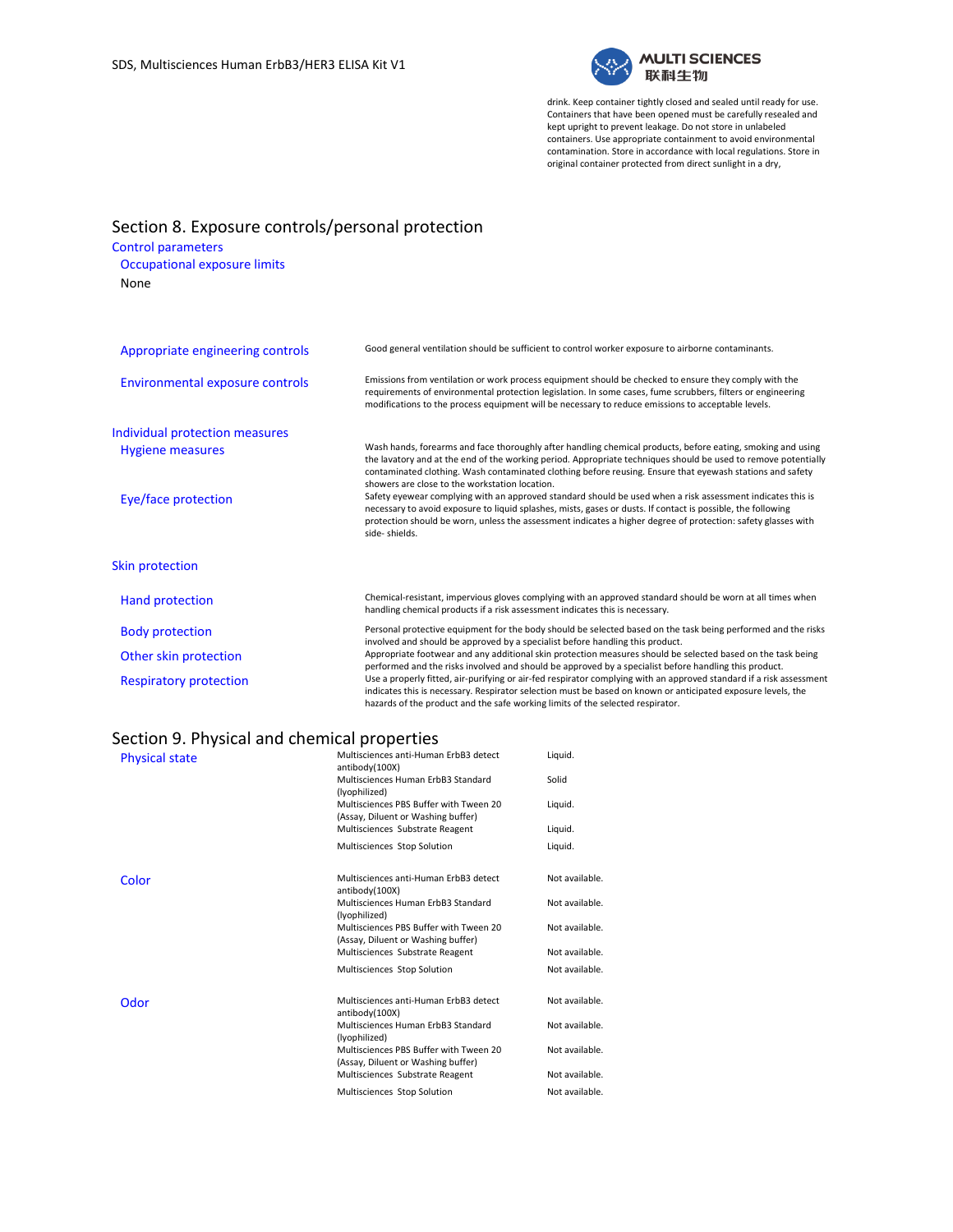### SDS, Multisciences Human ErbB3/HER3 ELISA Kit V1



| <b>Flash point</b>                | Multisciences anti-Human ErbB3 detect<br>antibody(100X)                      | Not available. |
|-----------------------------------|------------------------------------------------------------------------------|----------------|
|                                   | Multisciences Human ErbB3 Standard<br>(lyophilized)                          | Not available. |
|                                   | Multisciences PBS Buffer with Tween 20<br>(Assay, Diluent or Washing buffer) | Not available. |
|                                   | Multisciences Substrate Reagent                                              | Not available. |
|                                   | Multisciences Stop Solution                                                  | Not available. |
| Auto-ignition temperature         | Multisciences anti-Human ErbB3 detect<br>antibody(100X)                      | Not available. |
|                                   | Multisciences Human ErbB3 Standard<br>(lyophilized)                          | Not available. |
|                                   | Multisciences PBS Buffer with Tween 20<br>(Assay, Diluent or Washing buffer) | Not available. |
|                                   | Multisciences Substrate Reagent                                              | Not available. |
|                                   | Multisciences Stop Solution                                                  | Not available. |
|                                   |                                                                              |                |
| <b>Flammable limits</b>           | Multisciences anti-Human ErbB3 detect<br>antibody(100X)                      | Not available. |
|                                   | Multisciences Human ErbB3 Standard<br>(lyophilized)                          | Not available. |
|                                   | Multisciences PBS Buffer with Tween 20<br>(Assay, Diluent or Washing buffer) | Not available. |
|                                   | Multisciences Substrate Reagent                                              | Not available. |
|                                   | Multisciences Stop Solution                                                  | Not available. |
| <b>Molecular weight</b>           | Multisciences anti-Human ErbB3 detect<br>antibody(100X)                      | Not available. |
|                                   | Multisciences Human ErbB3 Standard<br>(lyophilized)                          | Not available. |
|                                   | Multisciences PBS Buffer with Tween 20<br>(Assay, Diluent or Washing buffer) | Not available. |
|                                   | Multisciences Substrate Reagent                                              | Not available. |
|                                   | Multisciences Stop Solution                                                  | Not available. |
| <b>Molecular formula</b>          | Multisciences anti-Human ErbB3 detect                                        | Not available. |
|                                   | antibody(100X)<br>Multisciences Human ErbB3 Standard                         | Not available. |
|                                   | (lyophilized)<br>Multisciences PBS Buffer with Tween 20                      | Not available. |
|                                   | (Assay, Diluent or Washing buffer)<br>Multisciences Substrate Reagent        | Not available. |
|                                   | Multisciences Stop Solution                                                  | Not available. |
|                                   |                                                                              |                |
| pН                                | Multisciences anti-Human ErbB3 detect<br>antibody(100X)                      | $7.0 - 7.2$    |
|                                   | Multisciences Human ErbB3 Standard<br>(lyophilized)                          | Not available  |
|                                   | Multisciences PBS Buffer with Tween 20<br>(Assay, Diluent or Washing buffer) | $7.0 - 7.2$    |
|                                   | Multisciences Substrate Reagent                                              | $7.0 - 7.2$    |
|                                   | Multisciences Stop Solution                                                  | $1.1 - 1.3$    |
| <b>Boiling/condensation point</b> | Multisciences anti-Human ErbB3 detect<br>antibody(100X)                      | Not available. |
|                                   | Multisciences Human ErbB3 Standard<br>(lyophilized)                          | Not available. |
|                                   | Multisciences PBS Buffer with Tween 20<br>(Assay, Diluent or Washing buffer) | Not available. |
|                                   | Multisciences Substrate Reagent                                              | Not available. |
|                                   | Multisciences Stop Solution                                                  | Not available. |
| Melting/freezing point            | Multisciences anti-Human ErbB3 detect                                        | Not available. |
|                                   | antibody(100X)<br>Multisciences Human ErbB3 Standard                         | Not available. |
|                                   | (lyophilized)<br>Multisciences PBS Buffer with Tween 20                      | Not available. |
|                                   | (Assay, Diluent or Washing buffer)<br>Multisciences Substrate Reagent        | Not available. |
|                                   | Multisciences Stop Solution                                                  | Not available. |
| <b>Relative density</b>           | Multisciences anti-Human ErbB3 detect<br>antibody(100X)                      | Not available. |
|                                   |                                                                              |                |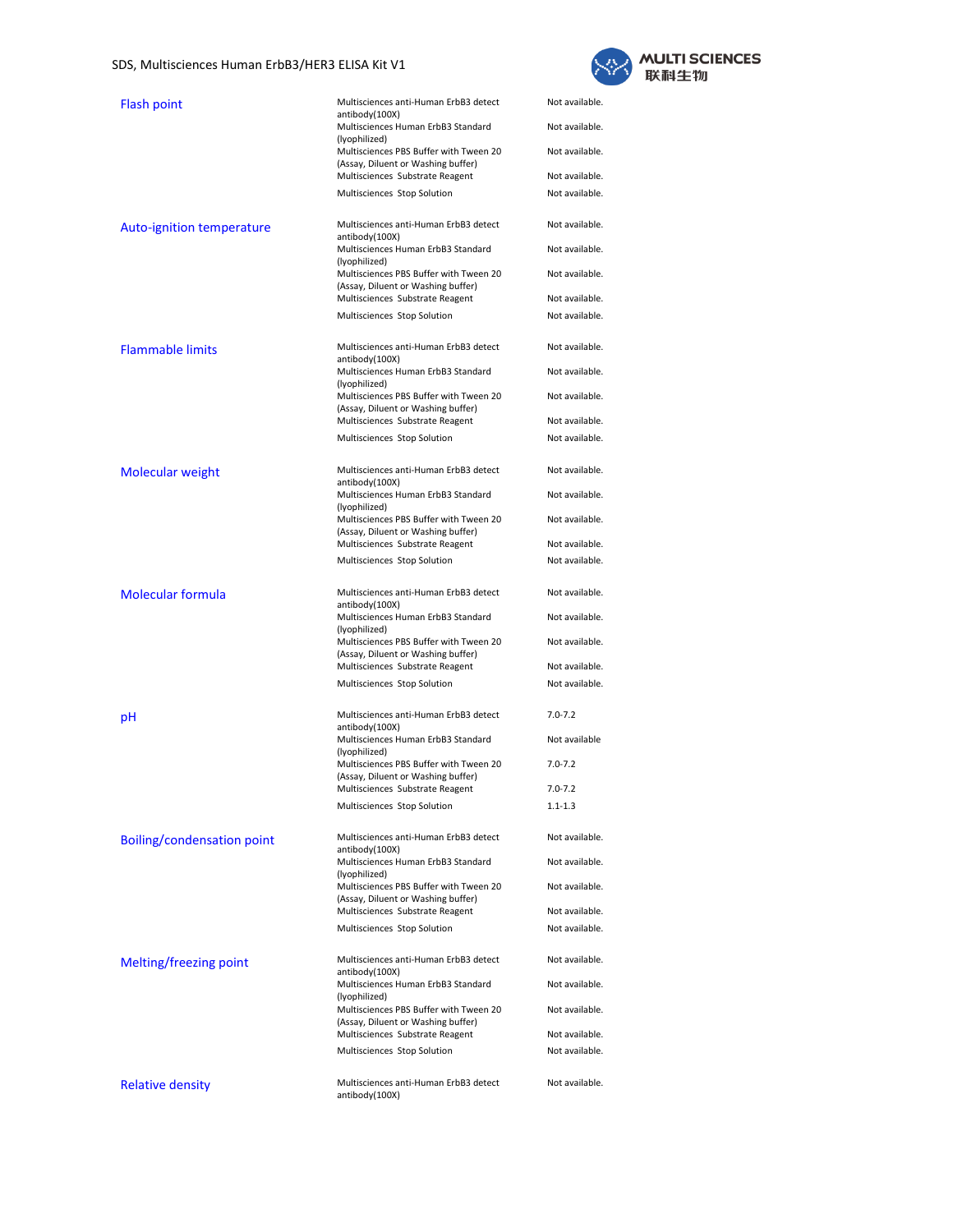

|                                          | Multisciences Human ErbB3 Standard<br>(lyophilized)                          | Not available. |
|------------------------------------------|------------------------------------------------------------------------------|----------------|
|                                          | Multisciences PBS Buffer with Tween 20<br>(Assay, Diluent or Washing buffer) | Not available. |
|                                          | Multisciences Substrate Reagent                                              | Not available. |
|                                          | Multisciences Stop Solution                                                  | Not available. |
|                                          |                                                                              |                |
| Vapor pressure                           | Multisciences anti-Human ErbB3 detect<br>antibody(100X)                      | Not available. |
|                                          | Multisciences Human ErbB3 Standard<br>(lyophilized)                          | Not available. |
|                                          | Multisciences PBS Buffer with Tween 20<br>(Assay, Diluent or Washing buffer) | Not available. |
|                                          | Multisciences Substrate Reagent                                              | Not available. |
|                                          | Multisciences Stop Solution                                                  | Not available. |
| <b>Vapor density</b>                     | Multisciences anti-Human ErbB3 detect<br>antibody(100X)                      | Not available. |
|                                          | Multisciences Human ErbB3 Standard<br>(lyophilized)                          | Not available. |
|                                          | Multisciences PBS Buffer with Tween 20<br>(Assay, Diluent or Washing buffer) | Not available. |
|                                          | Multisciences Substrate Reagent                                              | Not available. |
|                                          | Multisciences Stop Solution                                                  | Not available. |
| <b>Volatility</b>                        | Multisciences anti-Human ErbB3 detect<br>antibody(100X)                      | Not available. |
|                                          | Multisciences Human ErbB3 Standard<br>(lyophilized)                          | Not available. |
|                                          | Multisciences PBS Buffer with Tween 20<br>(Assay, Diluent or Washing buffer) | Not available. |
|                                          | Multisciences Substrate Reagent                                              | Not available. |
|                                          | Multisciences Stop Solution                                                  | Not available. |
| <b>Evaporation rate</b>                  | Multisciences anti-Human ErbB3 detect<br>antibody(100X)                      | Not available. |
|                                          | Multisciences Human ErbB3 Standard<br>(lyophilized)                          | Not available. |
|                                          | Multisciences PBS Buffer with Tween 20<br>(Assay, Diluent or Washing buffer) | Not available. |
|                                          | Multisciences Substrate Reagent                                              | Not available. |
|                                          | Multisciences Stop Solution                                                  | Not available. |
| <b>Viscosity</b>                         | Multisciences anti-Human ErbB3 detect<br>antibody(100X)                      | Not available. |
|                                          | Multisciences Human ErbB3 Standard<br>(lyophilized)                          | Not available. |
|                                          | Multisciences PBS Buffer with Tween 20<br>(Assay, Diluent or Washing buffer) | Not available. |
|                                          | Multisciences Substrate Reagent                                              | Not available. |
|                                          | Multisciences Stop Solution                                                  | Not available. |
| <b>Solubility</b>                        | Multisciences anti-Human ErbB3 detect<br>antibody(100X)                      | Not available. |
|                                          | Multisciences Human ErbB3 Standard<br>(lyophilized)                          | Not available. |
|                                          | Multisciences PBS Buffer with Tween 20<br>(Assay, Diluent or Washing buffer) | Not available. |
|                                          | Multisciences Substrate Reagent                                              | Not available. |
|                                          | Multisciences Stop Solution                                                  | Not available. |
| Physical/chemical properties<br>comments | Multisciences anti-Human ErbB3 detect<br>antibody(100X)                      | Not available. |
|                                          | Multisciences Human ErbB3 Standard<br>(lyophilized)                          | Not available. |
|                                          | Multisciences PBS Buffer with Tween 20<br>(Assay, Diluent or Washing buffer) | Not available. |
|                                          | Multisciences Substrate Reagent                                              | Not available. |
|                                          | Multisciences Stop Solution                                                  | Not available. |

# Section 10. Stability and reactivity<br>Reactivity

Reactivity **Multisciences anti-Human ErbB3 detect**<br>antibody(100X)

No specific test data related to reactivity available for this product or its ingredients.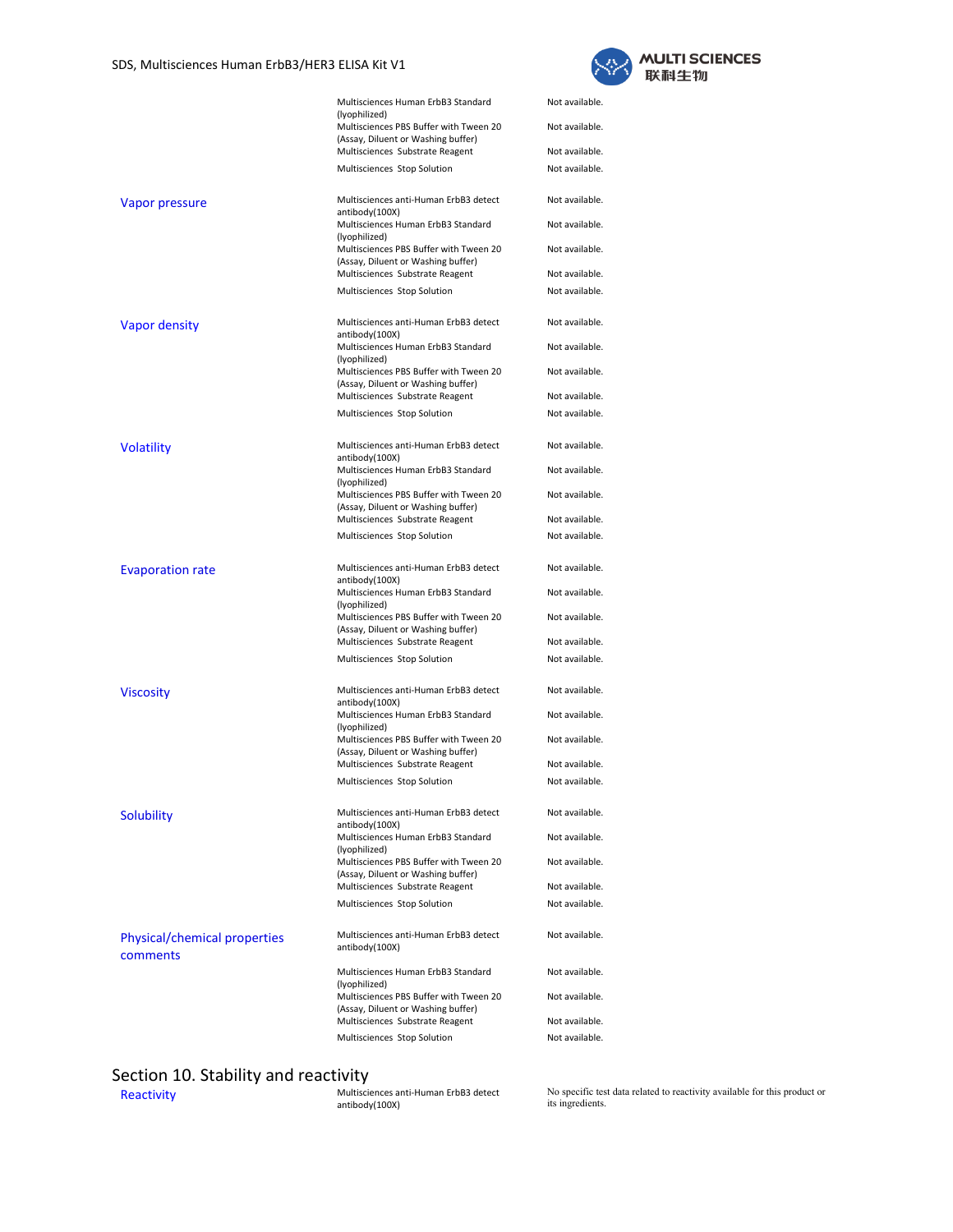

|                                            | Multisciences Human ErbB3 Standard<br>(lyophilized)<br>Multisciences PBS Buffer with Tween 20<br>(Assay, Diluent or Washing buffer)<br>Multisciences Substrate Reagent<br>Multisciences Stop Solution | No specific test data related to reactivity available for this product or<br>its ingredients.<br>No specific test data related to reactivity available for this product or<br>its ingredients.<br>No specific test data related to reactivity available for this product or<br>its ingredients.<br>No specific test data related to reactivity available for this product or<br>its ingredients. |
|--------------------------------------------|-------------------------------------------------------------------------------------------------------------------------------------------------------------------------------------------------------|--------------------------------------------------------------------------------------------------------------------------------------------------------------------------------------------------------------------------------------------------------------------------------------------------------------------------------------------------------------------------------------------------|
| <b>Chemical stability</b>                  | Multisciences anti-Human ErbB3 detect<br>antibody(100X)                                                                                                                                               | The product is stable.                                                                                                                                                                                                                                                                                                                                                                           |
|                                            | Multisciences Human ErbB3 Standard<br>(lyophilized)                                                                                                                                                   | The product is stable.                                                                                                                                                                                                                                                                                                                                                                           |
|                                            | Multisciences PBS Buffer with Tween 20<br>(Assay, Diluent or Washing buffer)<br>Multisciences Substrate Reagent                                                                                       | The product is stable.<br>The product is stable.                                                                                                                                                                                                                                                                                                                                                 |
|                                            | Multisciences Stop Solution                                                                                                                                                                           | The product is stable.                                                                                                                                                                                                                                                                                                                                                                           |
| Possibility of hazardous reactions         | Multisciences anti-Human ErbB3 detect<br>antibody(100X)                                                                                                                                               | Under normal conditions of storage and use, hazardous reactions will<br>not occur. Under normal conditions of storage and use, hazardous<br>reactions will not occur.                                                                                                                                                                                                                            |
|                                            | Multisciences Human ErbB3 Standard<br>(lyophilized)                                                                                                                                                   | Under normal conditions of storage and use, hazardous reactions will<br>not occur. Under normal conditions of storage and use, hazardous<br>reactions will not occur.                                                                                                                                                                                                                            |
|                                            | Multisciences PBS Buffer with Tween 20<br>(Assay, Diluent or Washing buffer)                                                                                                                          | Under normal conditions of storage and use, hazardous reactions will<br>not occur. Under normal conditions of storage and use, hazardous<br>reactions will not occur.                                                                                                                                                                                                                            |
|                                            | Multisciences Substrate Reagent                                                                                                                                                                       | Under normal conditions of storage and use, hazardous reactions will<br>not occur. Under normal conditions of storage and use, hazardous<br>reactions will not occur.                                                                                                                                                                                                                            |
|                                            | Multisciences Stop Solution                                                                                                                                                                           | Under normal conditions of storage and use, hazardous reactions will<br>not occur. Under normal conditions of storage and use, hazardous<br>reactions will not occur.                                                                                                                                                                                                                            |
| <b>Conditions to avoid</b>                 | Multisciences anti-Human ErbB3 detect<br>antibody(100X)                                                                                                                                               | No specific data.                                                                                                                                                                                                                                                                                                                                                                                |
|                                            | Multisciences Human ErbB3 Standard<br>(lyophilized)                                                                                                                                                   | No specific data.                                                                                                                                                                                                                                                                                                                                                                                |
|                                            | Multisciences PBS Buffer with Tween 20<br>(Assay, Diluent or Washing buffer)<br>Multisciences Substrate Reagent                                                                                       | No specific data.<br>No specific data.                                                                                                                                                                                                                                                                                                                                                           |
|                                            | Multisciences Stop Solution                                                                                                                                                                           | No specific data.                                                                                                                                                                                                                                                                                                                                                                                |
|                                            |                                                                                                                                                                                                       |                                                                                                                                                                                                                                                                                                                                                                                                  |
| Incompatible materials                     | Multisciences anti-Human ErbB3 detect<br>antibody(100X)<br>Multisciences Human ErbB3 Standard                                                                                                         | No specific data.<br>No specific data.                                                                                                                                                                                                                                                                                                                                                           |
|                                            | (lyophilized)<br>Multisciences PBS Buffer with Tween 20                                                                                                                                               | No specific data.                                                                                                                                                                                                                                                                                                                                                                                |
|                                            | (Assay, Diluent or Washing buffer)<br>Multisciences Substrate Reagent                                                                                                                                 | No specific data.                                                                                                                                                                                                                                                                                                                                                                                |
|                                            | Multisciences Stop Solution                                                                                                                                                                           | No specific data.                                                                                                                                                                                                                                                                                                                                                                                |
| <b>Hazardous decomposition</b><br>products | Multisciences anti-Human ErbB3 detect<br>antibody(100X)                                                                                                                                               | Under normal conditions of storage and use, hazardous<br>decomposition products should not be produced. Under normal<br>conditions of storage and use, hazardous decomposition products<br>should not be produced.                                                                                                                                                                               |
|                                            | Multisciences Human ErbB3 Standard<br>(lyophilized)                                                                                                                                                   | Under normal conditions of storage and use, hazardous<br>decomposition products should not be produced. Under normal<br>conditions of storage and use, hazardous decomposition products<br>should not be produced.                                                                                                                                                                               |
|                                            | Multisciences PBS Buffer with Tween 20<br>(Assay, Diluent or Washing buffer)                                                                                                                          | Under normal conditions of storage and use, hazardous<br>decomposition products should not be produced. Under normal<br>conditions of storage and use, hazardous decomposition products<br>should not be produced.                                                                                                                                                                               |
|                                            | Multisciences Substrate Reagent                                                                                                                                                                       | Under normal conditions of storage and use, hazardous<br>decomposition products should not be produced. Under normal<br>conditions of storage and use, hazardous decomposition products<br>should not be produced.                                                                                                                                                                               |
|                                            | Multisciences Stop Solution                                                                                                                                                                           | Under normal conditions of storage and use, hazardous<br>decomposition products should not be produced. Under normal<br>conditions of storage and use, hazardous decomposition products<br>should not be produced.                                                                                                                                                                               |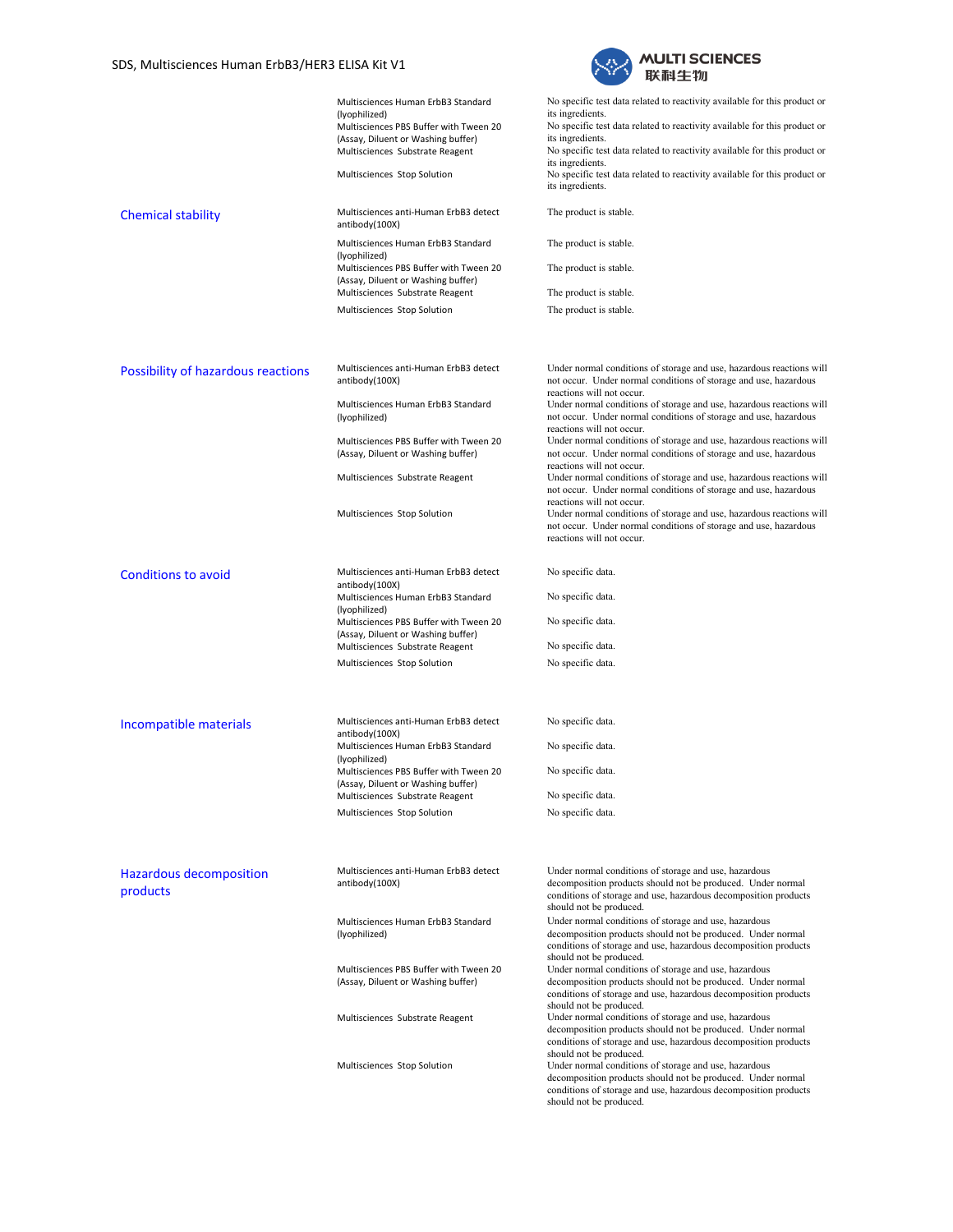

## Section 11. Toxicological information

Information on toxicological effects Acute toxicity: Not available. Irritation/Corrosion: Not available. Sensitization: Not available. Mutagenicity: Not available. Carcinogenicity: Not available. Reproductive toxicity: Not available. Teratogenicity: Not available. Specific target organ toxicity (single exposure): Not available. Specific target organ toxicity (repeated exposure): Not available. Aspiration hazard: Not available. Information on the likely routes of exposure: Not available.

Potential acute health effects Eye contact: Not available. Inhalation: Not available. Skin contact: Not available. Ingestion: Not available.

#### Symptoms related to the physical, chemical and toxicological characteristics

Eye contact: Not available. Inhalation: Not available. Skin contact: Not available. Ingestion: Not available.

Delayed and immediate effects and also chronic effects from short and long term exposure Short term exposure: Not available. Potential immediate effects: Not available. Potential delayed effects: Not available. Long term exposure: Not available. Potential immediate effects: Not available. Potential delayed effects: Not available. Potential chronic health effects: General: Not available. Carcinogenicity: Not available. Mutagenicity: Not available. Teratogenicity: Not available. Developmental effects: Not available. Fertility effects: Not available. Numerical measures of toxicity Acute toxicity estimates: Not available. Interactive effects: Not available. Other information: Not available. Section 12. Ecological information Toxicity: Not available. Persistence and degradability: Not available. Bioaccumulative potential: Not available. Mobility in soil Soil/water partition: coefficient  $(K_{oc})$  Multisciences anti-Human ErbB3 detect antibody(100X) Not available. Multisciences Human ErbB3 Standard (lyophilized) Not available. Multisciences PBS Buffer with Tween 20 (Assay, Diluent or Washing buffer) Not available. Multisciences Substrate Reagent Not available.

Mobility: Not available.

Other adverse effects: No known significant effects or critical hazards.

### Section 13. Disposal considerations

Disposal methods: The generation of waste should be avoided or minimized wherever possible. Disposal of this product, solutions and any by-products should at all times comply with the requirements of environmental protection and waste

Multisciences Stop Solution Not available.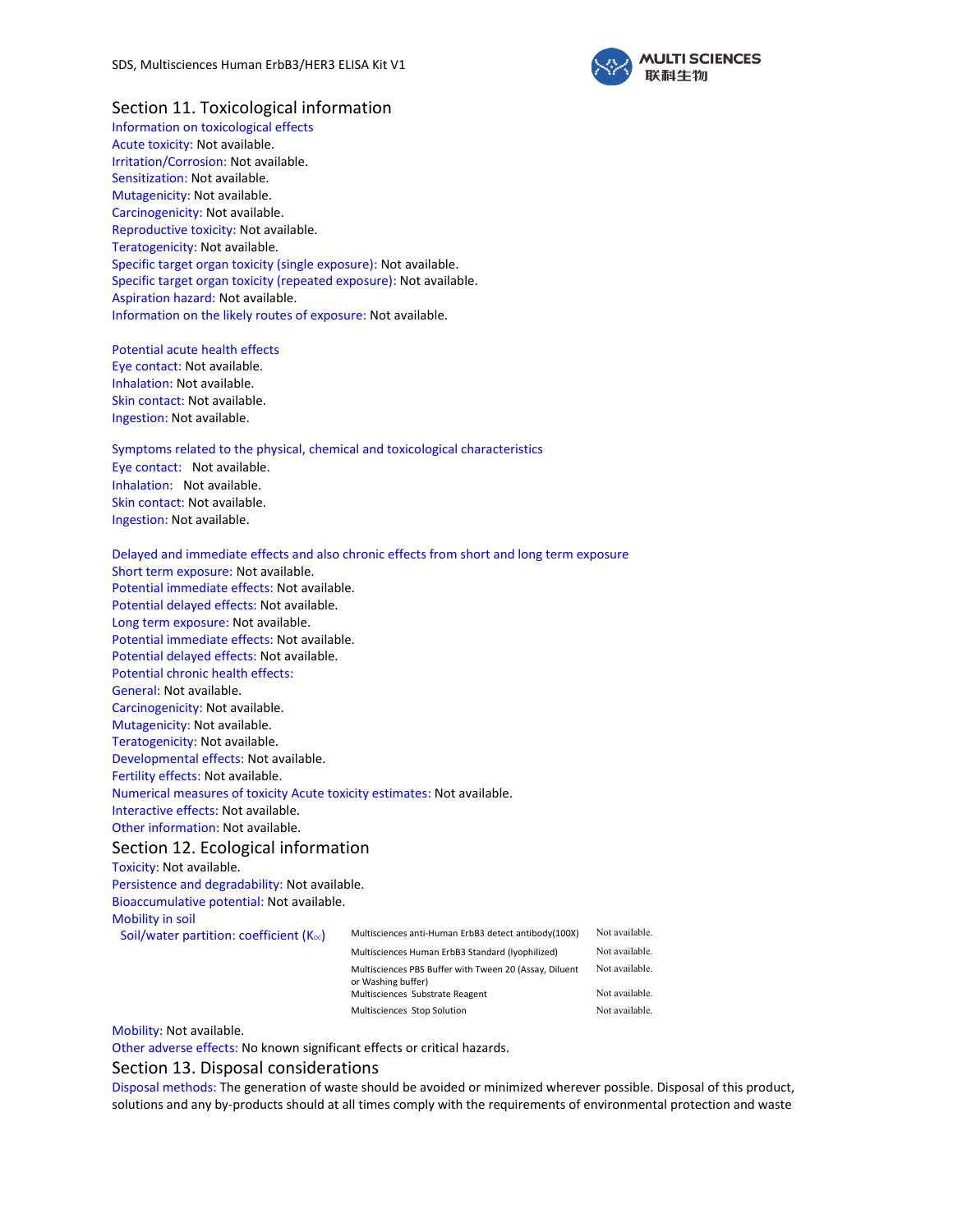

disposal legislation and any regional local authority requirements. Dispose of surplus and non-recyclable products via a licensed waste disposal contractor. Waste should not be disposed of untreated to the sewer unless fully compliant with the requirements of all authorities with jurisdiction. Waste packaging should be recycled. Incineration or landfill should only be considered when recycling is not feasible. This material and its container must be disposed of in a safe way. Empty containers or liners may retain some product residues. Avoid dispersal of spilled material and runoff and contact with soil, waterways, drains and sewers.

# Section 14. Transport information

|                               | <b>DOT Classification</b> | TDG<br>Classification | <b>Mexico</b><br>Classification | <b>ADR/RID</b>           | <b>IMDG</b>    | <b>IATA</b>              |
|-------------------------------|---------------------------|-----------------------|---------------------------------|--------------------------|----------------|--------------------------|
| UN number                     | Not available.            | Not available.        | Not available.                  | Not available.           | Not available. | Not available.           |
| UN proper shipping name       | Not available.            | Not available.        | Not available.                  | Not available.           | Not available. | Not available.           |
| Packing group                 | $\sim$                    |                       |                                 | $\overline{\phantom{a}}$ | -              | $\overline{\phantom{a}}$ |
| <b>Environmental hazards</b>  | No.                       | No.                   | No.                             | No.                      | No.            | No.                      |
| <b>Additional information</b> | $\overline{\phantom{a}}$  | -                     |                                 |                          |                | $\overline{\phantom{a}}$ |

Special precautions for user: Transport within user's premises: always transport in closed containers that are upright and secure. Ensure that persons transporting the product know what to do in the event of an accident or spillage. Transport in bulk according to Annex II of MARPOL 73/78 and the IBC Code: Not available.

### Section 15. Regulatory information

U.S. Federal regulations: TSCA 8(a) CDR Exempt/Partial exemption: Not determined United States inventory (TSCA 8b): Not determined. Clean Air Act Section 112 (b) Hazardous Air Pollutants (HAPs): Not listed Clean Air Act Section 602 Class I Substances: Not listed Clean Air Act Section 602 Class II Substances: Not listed DEA List I Chemicals (Precursor Chemicals): Not listed DEA List II Chemicals (Essential Chemicals): Not listed SARA 302/304 Composition/information on ingredients

| <b>Name</b>                                                  | %       | <b>EHS</b> | SARA 302 TPQ<br>(Ibs) | (gallons) | SARA 304 RQ<br>(lbs) | (gallons) |
|--------------------------------------------------------------|---------|------------|-----------------------|-----------|----------------------|-----------|
| Multisciences Substrate<br>Reagent<br>with hydrogen peroxide | $0 - 1$ | Yes.       | 1000                  | 106.1     | 1000                 | 106.1     |

### SARA 304 RQ: 68292000 lbs / 31004568 kg

SARA 311/312 Classification: Not applicable.

Composition/information on ingredients: No products were found.

#### State regulations

Massachusetts: None of the components are listed. New York: None of the components are listed. New Jersey: None of the components are listed. Pennsylvania: None of the components are listed.

### Section 15. Regulatory information

| International regulations                                    |                                                                              |                                      |
|--------------------------------------------------------------|------------------------------------------------------------------------------|--------------------------------------|
|                                                              | <b>Chemical Weapon Convention List Schedules I, II &amp; III Chemicals</b>   |                                      |
| Not listed.                                                  |                                                                              |                                      |
| Montreal Protocol (Annexes A, B, C, E)                       |                                                                              |                                      |
| Not listed.                                                  |                                                                              |                                      |
| <b>Stockholm Convention on Persistent Organic Pollutants</b> |                                                                              |                                      |
| Not listed.                                                  |                                                                              |                                      |
| <b>Rotterdam Convention on Prior Inform Consent (PIC)</b>    |                                                                              |                                      |
| Not listed.                                                  |                                                                              |                                      |
| <b>UNECE Aarhus Protocol on POPs and Heavy Metals</b>        |                                                                              |                                      |
| Not listed.                                                  |                                                                              |                                      |
| Canada                                                       |                                                                              |                                      |
| <b>WHMIS</b> (Canada)                                        | Multisciences anti-Human ErbB3 detect<br>antibody(100X)                      | Not controlled under WHMIS (Canada). |
|                                                              | Multisciences Human ErbB3 Standard<br>(lyophilized)                          | Not controlled under WHMIS (Canada). |
|                                                              | Multisciences PBS Buffer with Tween 20<br>(Assay, Diluent or Washing buffer) | Not controlled under WHMIS (Canada). |